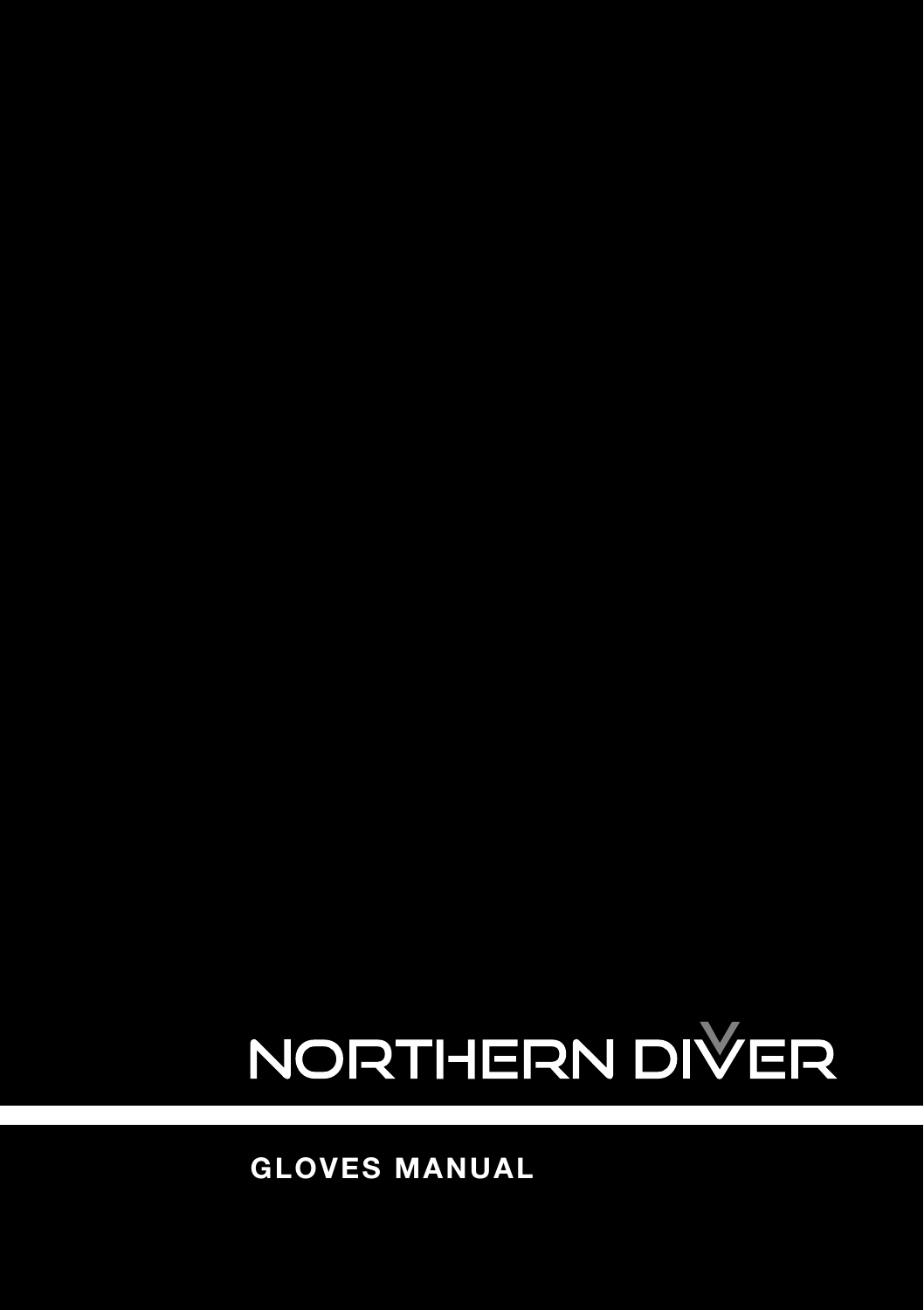## **NORTHERN DIVER GLOVES MANUAL**

Thank you for purchasing Northern Diver gloves. Do not use this product before reading this manual. It is important to fully understand gloves proper care and maintenance before use.

Gloves, like any other part of your diving gear, need to be properly cared for and maintained, which means doing the right checks before and after use, cleaning them properly and storing them correctly. This will guarantee they last you a long time.

#### **General Washing**

After every use rinse the gloves in fresh water, this is particularly important after contact with salt water. Salt water can cause fabrics such as neoprene to lose its flexibility and can create nasty smells if unwashed. Do this to ensure your dive gloves last as long as possible.

If your gloves become soiled they may be hand-washed with mild soap (preferably antibacterial) and warm water. Always wash separately from other garments.

**DO NOT DRY CLEAN. DO NOT USE BLEACH.** Rinse thoroughly with cold water and pat dry with a towel and allow to air dry completely. **DO NOT MACHINE DRY.**

#### **Checks**

Like all other equipment, you should check your dive gloves regularly to ensure they are fit for their purpose. You are looking for any tears, splits or fraying. These, when small, are usually very easy to repair with diving tape or glue. If there is a large tear however, you will need to replace your dive gloves.

#### **Storage**

Store your dive gloves in a cool, dry place, away from direct sunlight. You do not want to degrade the neoprene material, which is why you should also store gloves. or any other equipments, away from car exhaust fumes, so not in the garage, and avoid spraying aerosols near them.

Do not bend or fold your dive gloves for compact storage, this can have a detrimental effect on the insulation efficiency of the gloves.

As with any fabric, read the manufacturers instructions before washing and drying to get important washing and cleaning facts and to not void any warranty that may apply to your gloves.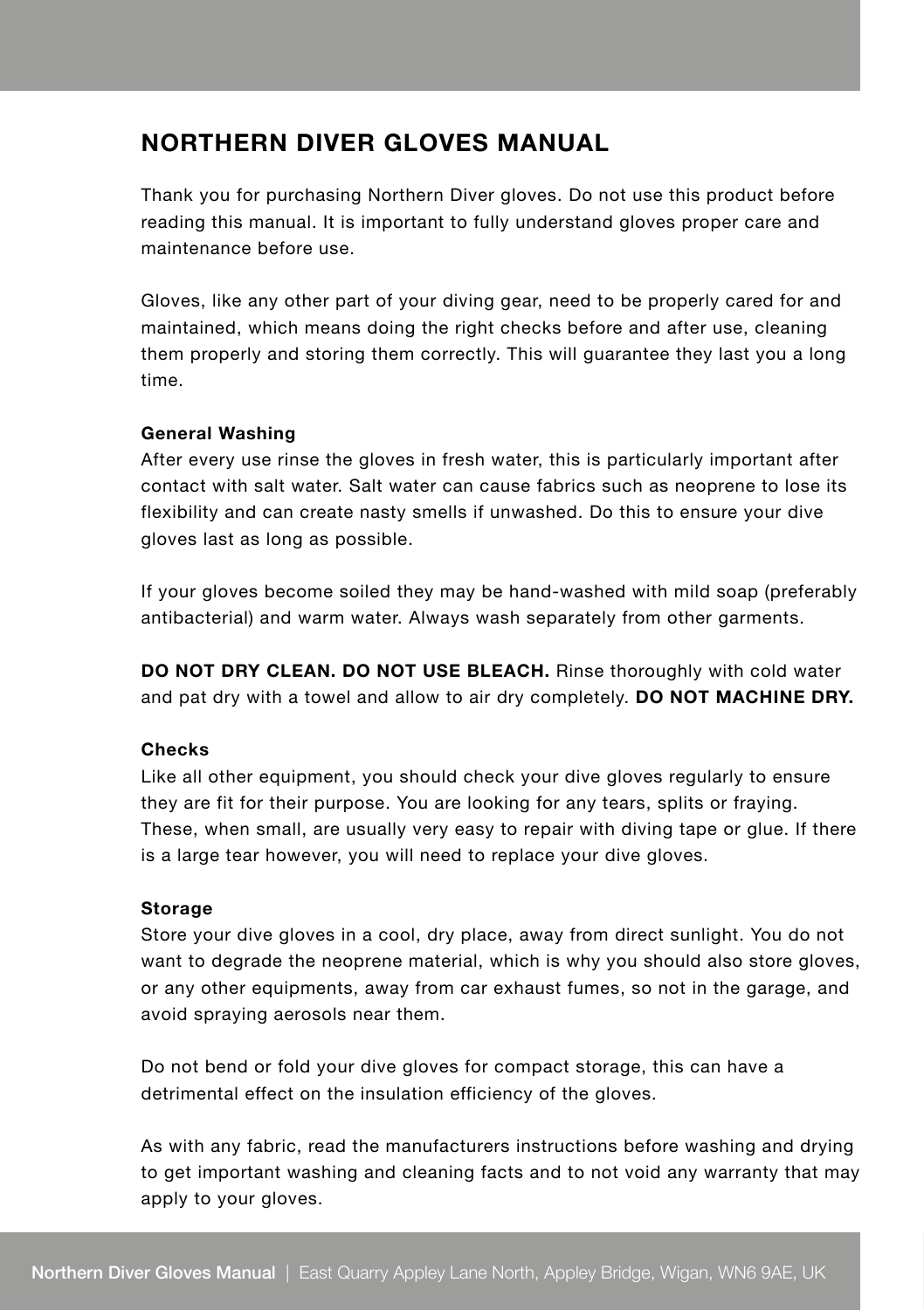**Special Washing Care for Gloves Containing DuPont™ KEVLAR® or NOMEX®** All gloves should be hand-washed and air-dried as instructed above in the General Washing section.

Gloves containing KEVLAR® or NOMEX® should be kept clean to eliminate contamination from any other chemicals or fibres, which may compromise the flame resistant characteristics. Paint, oils and other flammable chemicals can pose a significant hazard if they are not removed from the garment.

Gloves containing KEVLAR® or NOMEX® should always be washed separately from other items. This will help prevent contamination of lint from other fibres, which may be flammable.

Only use your gloves for their intended purpose. Keep gloves out of direct sunlight when not in use.



#### **Find us**

We are happy to answer any questions you may have. We are located in Appley Bridge, Lancashire, UK - only 5 mins from the M6 motorway (J27). Manchester & Liverpool international airports are only 40 mins away. Wigan North Western rail station is 2 hrs & 3 mins from London Euston.

We are more than happy to collect clients and return them after their visit. Northern Diver International Ltd. East Quarry, Appley Lane North, Appley Bridge, Wigan, Lancashire, WN6 9AE, UK